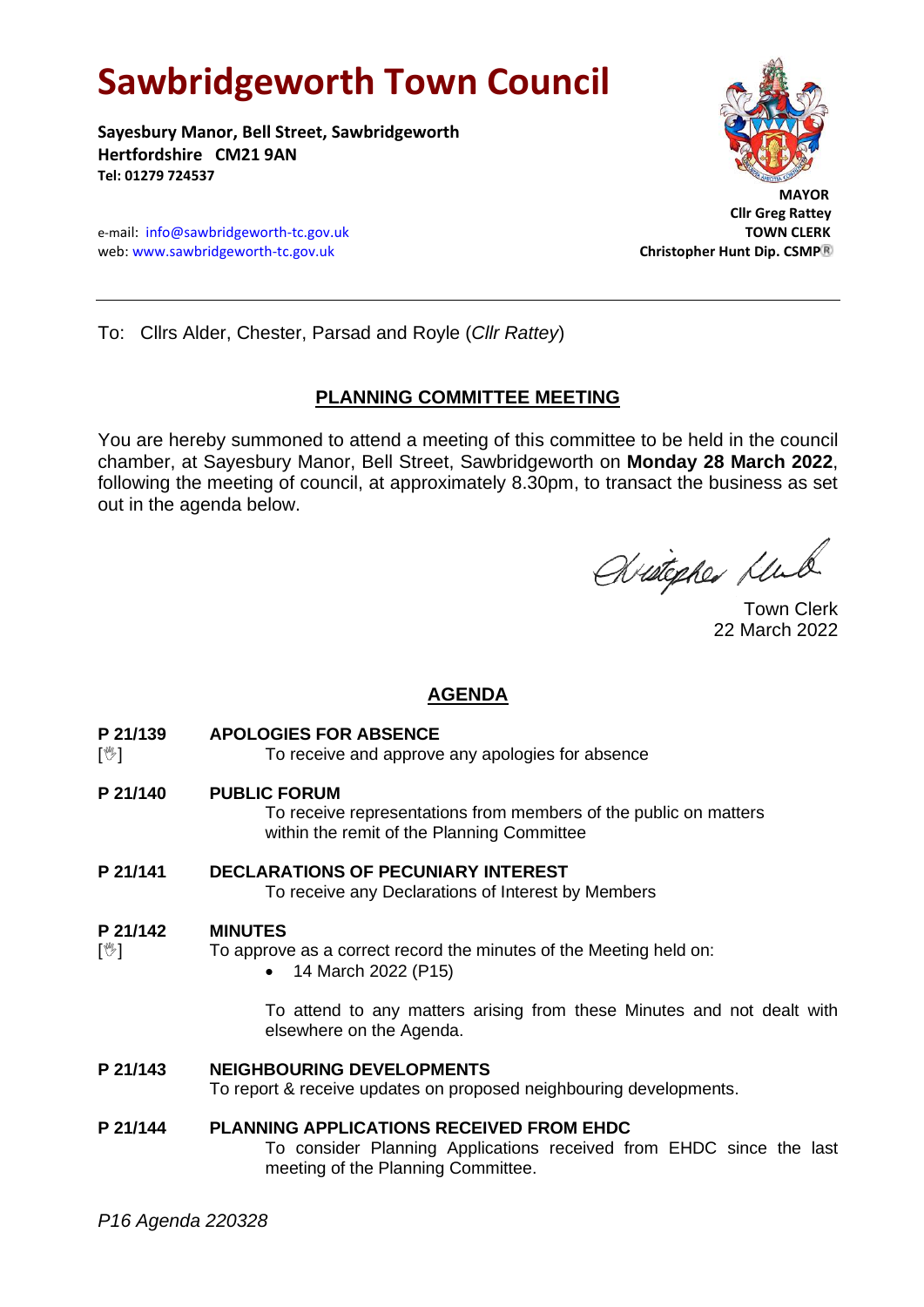## **3/21/2993/HH 2 Northfield Road, CM21 9DR**

[Proposed two storey side extension. Retrospective permission for single storey side](https://publicaccess.eastherts.gov.uk/online-applications/applicationDetails.do?activeTab=documents&keyVal=R3FFO3GLIBU00)  [extension/shed](https://publicaccess.eastherts.gov.uk/online-applications/applicationDetails.do?activeTab=documents&keyVal=R3FFO3GLIBU00) **\_\_\_\_\_\_\_\_\_\_\_\_\_\_\_\_\_\_\_\_\_\_\_\_\_\_\_\_\_\_\_\_\_\_\_\_\_\_\_\_\_\_\_\_\_\_\_\_\_\_\_\_\_\_\_\_\_\_\_\_\_\_\_\_\_\_\_\_\_\_\_\_**

**\_\_\_\_\_\_\_\_\_\_\_\_\_\_\_\_\_\_\_\_\_\_\_\_\_\_\_\_\_\_\_\_\_\_\_\_\_\_\_\_\_\_\_\_\_\_\_\_\_\_\_\_\_\_\_\_\_\_\_\_\_\_\_\_\_\_\_\_\_\_\_\_**

#### **3/22/0498/HH 77 The Crest, CM21 0ES**

[Removal of garage. Construction of single storey side and front extension. Two storey](https://publicaccess.eastherts.gov.uk/online-applications/applicationDetails.do?activeTab=documents&keyVal=R8FDHHGLJTT00)  [and part single storey rear extension, replacement attached garage, existing upvc cladding](https://publicaccess.eastherts.gov.uk/online-applications/applicationDetails.do?activeTab=documents&keyVal=R8FDHHGLJTT00)  [to be replaced, driveway enlarged and dropped kerb extended](https://publicaccess.eastherts.gov.uk/online-applications/applicationDetails.do?activeTab=documents&keyVal=R8FDHHGLJTT00)

**\_\_\_\_\_\_\_\_\_\_\_\_\_\_\_\_\_\_\_\_\_\_\_\_\_\_\_\_\_\_\_\_\_\_\_\_\_\_\_\_\_\_\_\_\_\_\_\_\_\_\_\_\_\_\_\_\_\_\_\_\_\_\_\_\_\_\_\_\_\_\_\_**

#### **3/22/0510/REM Land At Bishop's Stortford South (BISH5) Off Whittington Way Bishop's Stortford**

[Approval of reserved matters for layout, scale, appearance and landscaping of](https://publicaccess.eastherts.gov.uk/online-applications/applicationDetails.do?activeTab=documents&keyVal=R8HGCUGL00X00)   $3/21/1749/\text{VAR}$  (approved under outline planning  $3/18/2253/\text{OUT}$ ) for  $E(g)(ii)$ ,  $E(g)(iii)$ , B2 [and B8 uses including servicing, landscaping, means of enclosure and associated works](https://publicaccess.eastherts.gov.uk/online-applications/applicationDetails.do?activeTab=documents&keyVal=R8HGCUGL00X00)  [and intrastructure](https://publicaccess.eastherts.gov.uk/online-applications/applicationDetails.do?activeTab=documents&keyVal=R8HGCUGL00X00)

**\_\_\_\_\_\_\_\_\_\_\_\_\_\_\_\_\_\_\_\_\_\_\_\_\_\_\_\_\_\_\_\_\_\_\_\_\_\_\_\_\_\_\_\_\_\_\_\_\_\_\_\_\_\_\_\_\_\_\_\_\_\_\_\_\_\_\_\_\_\_\_\_**

#### **3/22/0546/HH 2 The Crest, CM21 0ER**

[Creation of pitched roof to front, relocation of doorway and creation of external steps.](https://publicaccess.eastherts.gov.uk/online-applications/applicationDetails.do?activeTab=documents&keyVal=R8QHEXGLJXI00)  Conversion of garage [to habitable room. Single storey side extension, external insulation](https://publicaccess.eastherts.gov.uk/online-applications/applicationDetails.do?activeTab=documents&keyVal=R8QHEXGLJXI00)  [to North elevation](https://publicaccess.eastherts.gov.uk/online-applications/applicationDetails.do?activeTab=documents&keyVal=R8QHEXGLJXI00)

**\_\_\_\_\_\_\_\_\_\_\_\_\_\_\_\_\_\_\_\_\_\_\_\_\_\_\_\_\_\_\_\_\_\_\_\_\_\_\_\_\_\_\_\_\_\_\_\_\_\_\_\_\_\_\_\_\_\_\_\_\_\_\_\_\_\_\_\_\_\_\_\_**

#### **3/22/0565/HH 30 Sayesbury Avenue, CM21 0ED**

Demolition [of existing rear extension and erection of single storey rear extension.](https://publicaccess.eastherts.gov.uk/online-applications/applicationDetails.do?activeTab=documents&keyVal=R8TVLGGLJYS00)  [Alterations to existing porch and window arrangements on front elevation and external](https://publicaccess.eastherts.gov.uk/online-applications/applicationDetails.do?activeTab=documents&keyVal=R8TVLGGLJYS00)  [alterations](https://publicaccess.eastherts.gov.uk/online-applications/applicationDetails.do?activeTab=documents&keyVal=R8TVLGGLJYS00)

**\_\_\_\_\_\_\_\_\_\_\_\_\_\_\_\_\_\_\_\_\_\_\_\_\_\_\_\_\_\_\_\_\_\_\_\_\_\_\_\_\_\_\_\_\_\_\_\_\_\_\_\_\_\_\_\_\_\_\_\_\_\_\_\_\_\_\_\_\_\_\_\_**

#### **P 21/145 LATE PLANNING APPLICATIONS**

To deal with Planning Applications received from EHDC following the Publication of this Agenda and received before 25 March 2022

**P 21/146 PLANNING DECISIONS MADE BY EHDC** To receive Planning Decisions from EHDC.

#### **3/21/2485/LBC Green Man House, 123 Sheering Mill Lane, CM21 9ND**

Installation of internal secondary glazing to 3 ground floor windows and 5 first floor windows

**\_\_\_\_\_\_\_\_\_\_\_\_\_\_\_\_\_\_\_\_\_\_\_\_\_\_\_\_\_\_\_\_\_\_\_\_\_\_\_\_\_\_\_\_\_\_\_\_\_\_\_\_\_\_\_\_\_\_\_\_\_\_\_\_\_\_\_\_\_\_\_\_**

**\_\_\_\_\_\_\_\_\_\_\_\_\_\_\_\_\_\_\_\_\_\_\_\_\_\_\_\_\_\_\_\_\_\_\_\_\_\_\_\_\_\_\_\_\_\_\_\_\_\_\_\_\_\_\_\_\_\_\_\_\_\_\_\_\_\_\_\_\_\_\_\_**

*STC Comment:* No objection *EHDC Decision:* Granted

#### **3/21/2786/FUL 6 Springhall Road, CM21 9ET**

Erection of two four bedroom detached dwellings with new vehicular access way **STC Comment:** No objection provided Highways are content with access arrangements *EHDC Decision:* Granted

**\_\_\_\_\_\_\_\_\_\_\_\_\_\_\_\_\_\_\_\_\_\_\_\_\_\_\_\_\_\_\_\_\_\_\_\_\_\_\_\_\_\_\_\_\_\_\_\_\_\_\_\_\_\_\_\_\_\_\_\_\_\_\_\_\_\_\_\_\_\_\_\_**